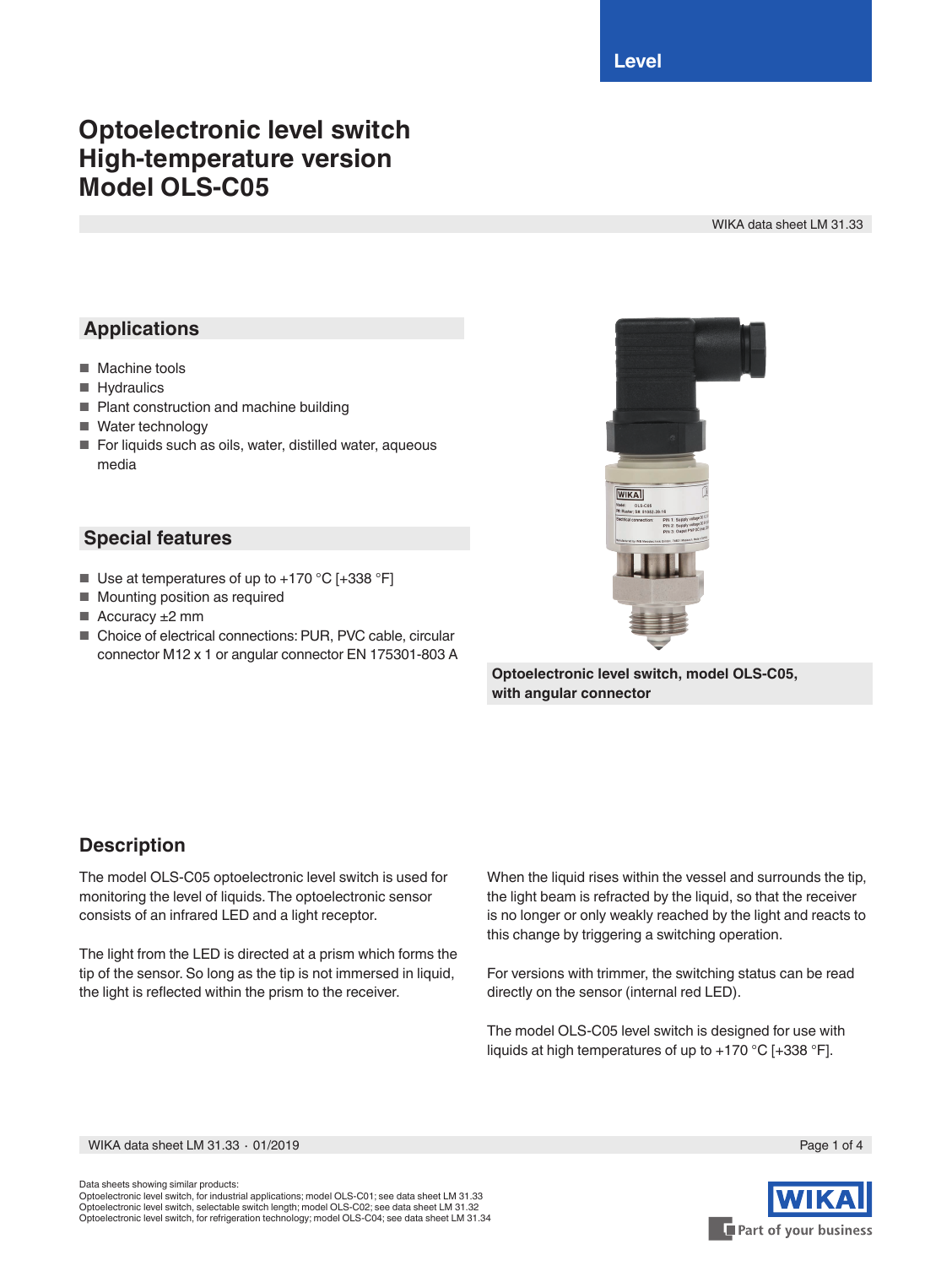# **Specifications**

| General data                                                  |                                                           |
|---------------------------------------------------------------|-----------------------------------------------------------|
| <b>Measurement accuracy</b>                                   | $\leq \pm 2$ mm                                           |
| Minimum distance from the glass tip to an<br>opposite surface | $\geq 10$ mm<br>$\geq$ 20 mm with electropolished surface |
| <b>Mounting position</b>                                      | as required                                               |
| <b>Process connection G</b>                                   | $G\frac{1}{2}$ male                                       |

| Design data                                                                                |                                                                                                               |
|--------------------------------------------------------------------------------------------|---------------------------------------------------------------------------------------------------------------|
| <b>Responsiveness</b>                                                                      | Preset for the detection of aqueous media and oils                                                            |
|                                                                                            | Option: Adjustable responsiveness (trimmer) for other liquids and foaming media                               |
| <b>Medium temperature</b>                                                                  | $-40+170$ °C [ $-40+338$ °F]                                                                                  |
| <b>Ambient temperature</b>                                                                 | $-30+80 °C$ [-22  +176 °F]                                                                                    |
| <b>Operating pressure</b>                                                                  | $0 25$ bar $[0 2.5$ MPa $/ 0 363$ psi                                                                         |
| <b>Materials</b><br>$\blacksquare$ Light guide<br>$\Box$ Case<br><b>Process connection</b> | Borosilicate glass, fixed with epoxy resin<br>Stainless steel 303 (non-wetted parts)<br>Stainless steel 316Ti |

| <b>Electrical data</b>                                                                      |                                                                                                                                                         |
|---------------------------------------------------------------------------------------------|---------------------------------------------------------------------------------------------------------------------------------------------------------|
| Power supply                                                                                | DC 12  32 V                                                                                                                                             |
| Max. current supply                                                                         | 40 mA                                                                                                                                                   |
| <b>Electrical connection</b><br>PUR, PVC cable<br>Circular connector<br>■ Angular connector | Cable length freely definable<br>Diameter: $3 \times 0.25$ mm <sup>2</sup><br>Cable end: Cut to length<br>$M12 \times 1$ (4-pin)<br>per EN 175301-803 A |
| Output signal                                                                               | PNP transistor, protected against reverse polarity, 200 mA switching current                                                                            |
| <b>Switching function</b>                                                                   | Normally open (closed in medium) or normally closed (open in medium)                                                                                    |
| Ingress protection                                                                          | <b>IP65</b>                                                                                                                                             |
| Number of switch points                                                                     |                                                                                                                                                         |
| <b>Response time</b>                                                                        | 0.5s                                                                                                                                                    |

Switching delay of up to 7 s on request

# **Options**

Other versions on request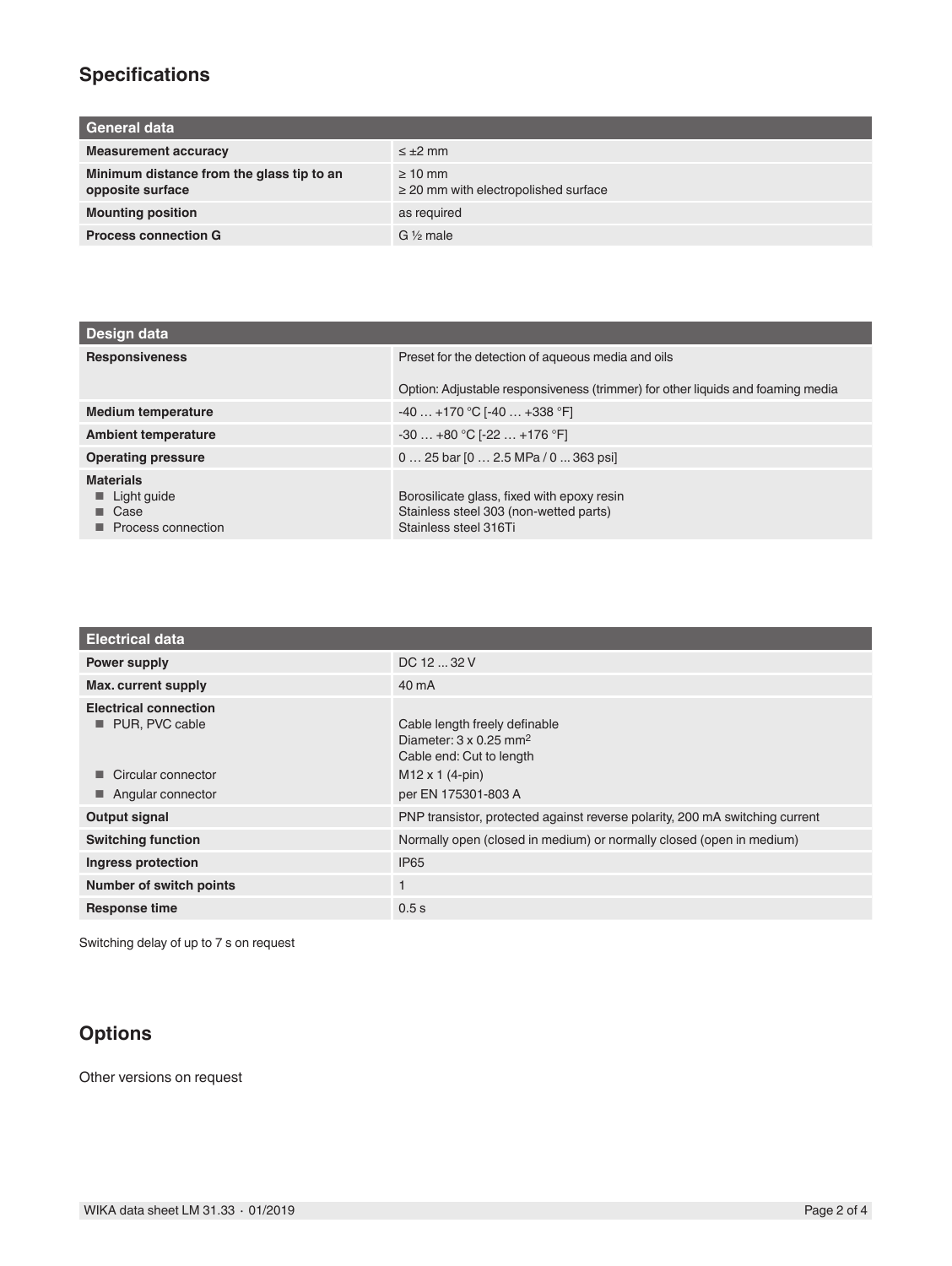## **Dimensions in mm [in]**



### **Electrical connection diagram**

| <b>Cable assignment</b> |           |     |
|-------------------------|-----------|-----|
| $\implies$              | <b>BN</b> | U+  |
|                         | WH        | U-  |
|                         | <b>GN</b> | SP. |

| Assignment, M12 x 1 circular connector |   |      |
|----------------------------------------|---|------|
|                                        |   | ∔ا ا |
|                                        | 3 | l I. |
|                                        |   | ᄋ    |

| Assignment, angular connector per EN 175301-803 A |  |  |
|---------------------------------------------------|--|--|
|                                                   |  |  |

| ౚ                   |  |
|---------------------|--|
| $\bullet$<br>$\sim$ |  |
|                     |  |

| eΓ |  |
|----|--|
|----|--|

- SP Switch point
- U+ Positive power supply
- U- Negative power supply
- WH White
- BN Brown
- GN Green